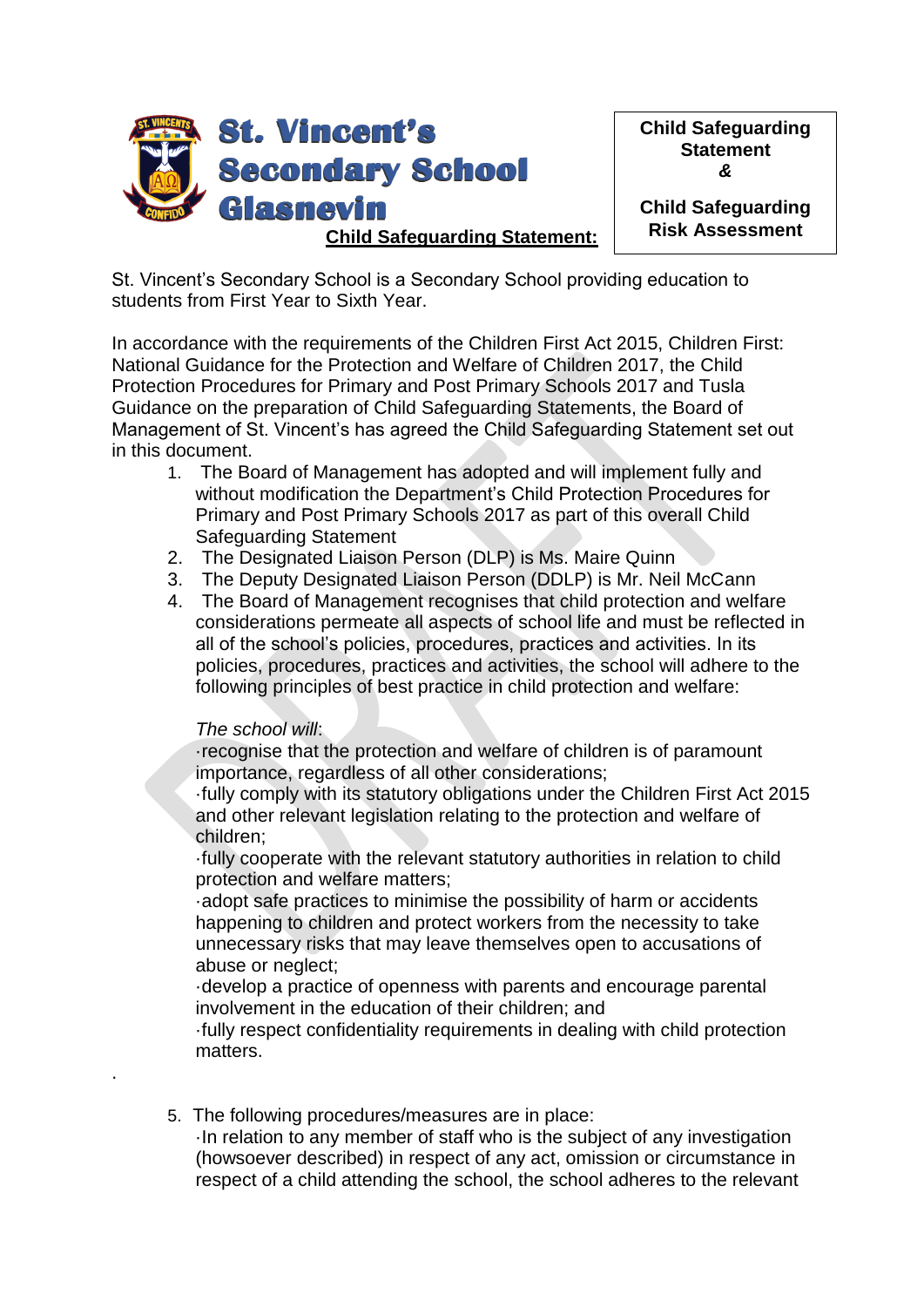procedures set out in Chapter 7 of the Child Protection Procedures for Primary and Post-Primary Schools 2017 and to the relevant agreed disciplinary procedures for school staff which are published on the DES website.

·In relation to the selection or recruitment of staff and their suitability to work with children, the school adheres to the statutory vetting requirements of the National Vetting Bureau (Children and Vulnerable Persons) Acts 2012 to 2016 and to the wider duty of care guidance set out in relevant Garda vetting and recruitment circulars published by the DES and available on the DES website.

·In relation to the provision of information and, where necessary, instruction and training, to staff in respect of the identification of the occurrence of harm (as defined in the 2015 Act) the school:

- Has provided each member of staff with a copy of the school's Child Safeguarding Statement
- Ensures all new staff are provided with a copy of the school's Child Safeguarding Statement
- Encourages staff to avail of relevant training
- Encourages Board of Management members to avail of relevant training
- The Board of Management maintains records of all staff and Board member training

· In relation to reporting of child protection concerns to Tusla, all school personnel are required to adhere to the procedures set out in the Child Protection Procedures for Primary and Post-Primary Schools 2017, including in the case of registered teachers, those in relation to mandated reporting under the Children First Act 2015.

·In this school the Board has appointed the above named DLP as the "relevant person" (as defined in the Children First Act 2015) to be the first point of contact in respect of the Child Safeguarding Statement. ·All registered teachers employed by the school are mandated persons under the Children First Act 2015.

· In accordance with the Children First Act 2015, the Board has carried out an assessment of any potential for harm to a child while attending the school or participating in school activities. A written assessment setting out the areas of risk identified and the school's procedures for managing those risks is attached as an appendix to this statement.

·The various procedures referred to in this Statement can be accessed via the school's website, the DES website or will be made available on request by the school.

- 6. This statement has been published on the school's website and has been provided to all members of school personnel, the Parents' Association and the Trustee Patron. It is readily accessible to parents and guardians on request. A copy of this Statement will be made available to Tusla and the Department if requested.
- 7. This Child Safeguarding Statement will be reviewed annually or as soon as practicable after there has been a material change in any matter to which this statement refers.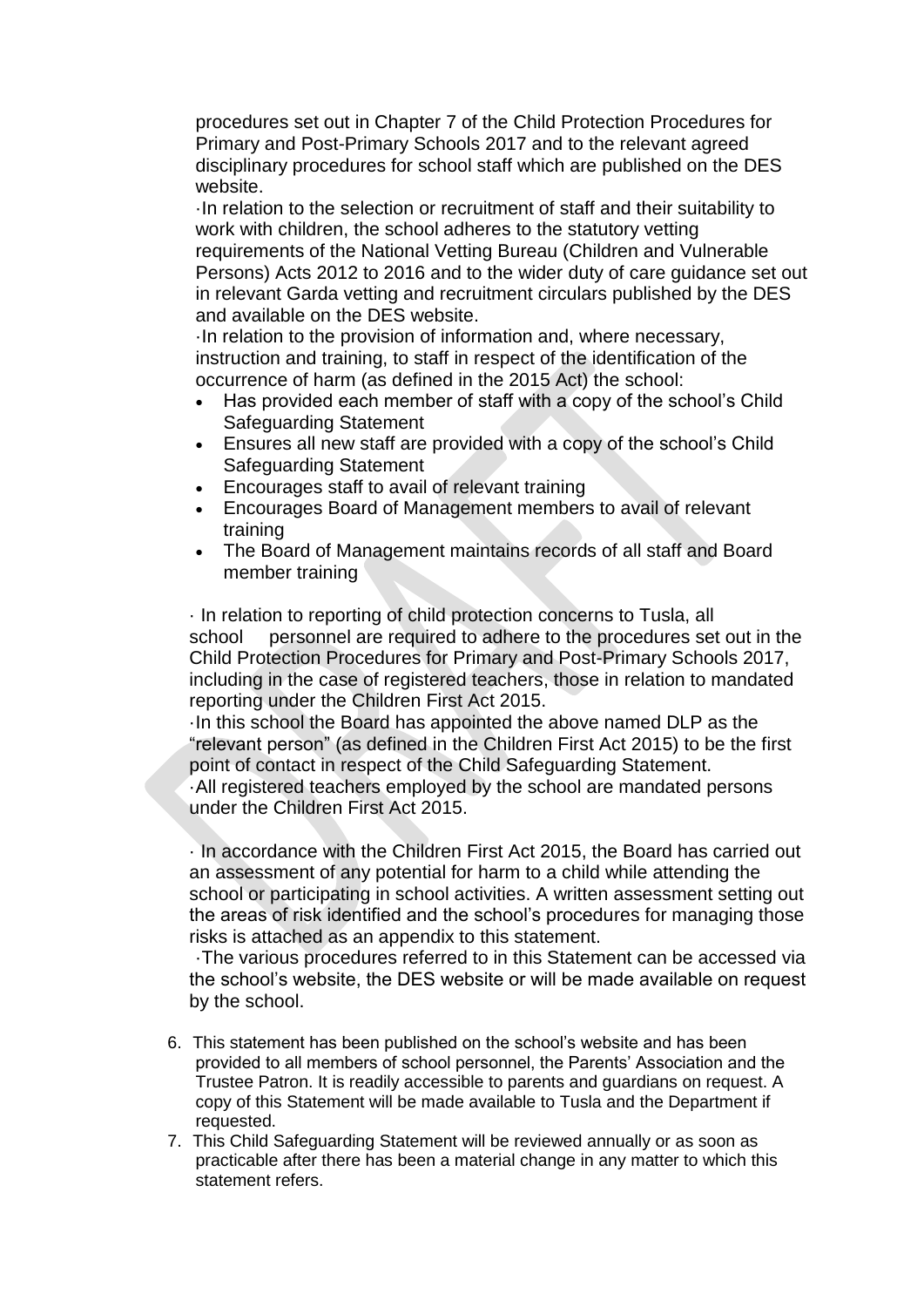This Child Safeguarding Statement was adopted by the Board of Management on: Date:

### **Signed:**

Principal/Secretary to the Board of Management Date:

\_\_\_\_\_\_\_\_\_\_\_\_\_\_\_\_\_\_\_\_\_\_\_\_\_\_\_\_\_\_\_\_

**Signed:**

Chairperson of Board of Management Date:

\_\_\_\_\_\_\_\_\_\_\_\_\_\_\_\_\_\_\_\_\_\_\_\_\_\_\_\_\_\_

# **Child Safeguarding Risk Assessment**

**In accordance with section 11 of the Children First Act 2015 and with the requirement of Chapter 8 of the Child Protection Procedures for Primary and Post-Primary Schools 2017, the following is the Written Risk Assessment of St. Vincent's Secondary School.** 

#### 1. List of school activities

- Daily arrival and departure of pupils
- Recreation breaks for pupils
- Transferring/Moving from class to class
- Classroom teaching
- Withdrawal classes
- One-to-one teaching
- One-to-one counselling
- Outdoor teaching activities
- Using the kitchen for breakfast/lunches and extracurricular cooking
- Sporting/Performance Activities
- Detention (after school and early morning) and in-house suspension
- Supervised after school study/evenings and holidays
- Preparation for Shows/Musicals/Presentations
- Information and Open Evenings
- Parent/Teacher meetings
- School outings
- School trips involving overnight stay
- School trips involving foreign travel
- Use of toilet/changing/shower areas in schools ours & other schools
- Annual Sports Days
- Fundraising events involving pupils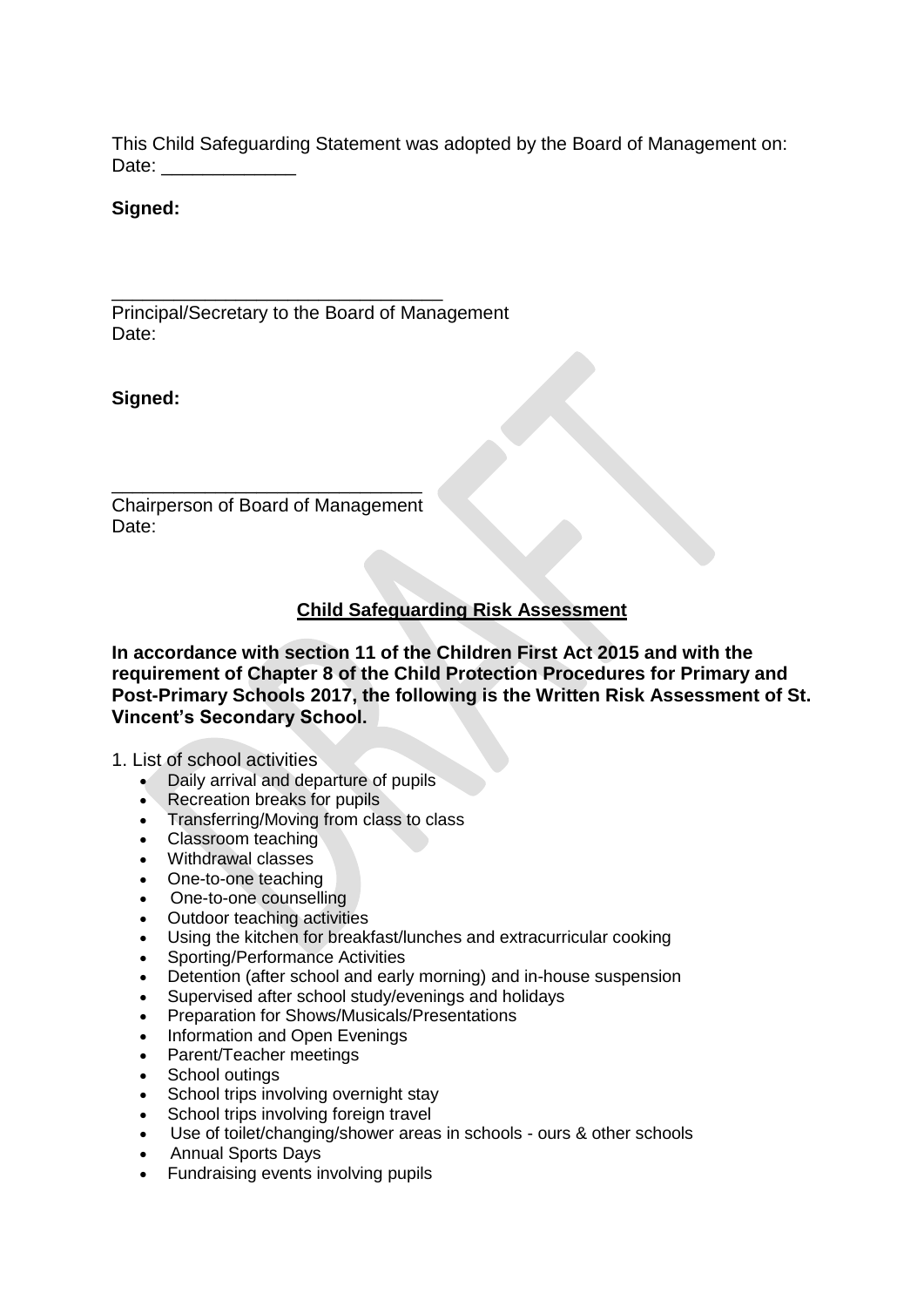- Use of off-site facilities for school activities
- School transport arrangements including use of bus escorts and travel to and from same
- Care of children with special educational needs, including intimate care where needed
- Management of challenging behaviour amongst pupils
- Administration of Medicine (including 1st Year Vaccinations)
- Administration of First Aid
- Curricular provision in respect of SPHE/RSE
- Prevention and dealing with bullying amongst pupils
- Training of school personnel in child protection matters
- Use of external personnel to supplement curriculum
- Use of external personnel to support sports and other extracurricular activities
- Use of substitute teachers
- Participation by pupils in religious ceremonies/religious instruction external to the school
- Participation by pupils in the green schools initiative
- Facilitating all faiths with the R.E. curriculum
- Use of Information and Communication Technology by pupils in school both in and out of the classroom
- Application of sanctions under the school's Code of Behaviour including detention of pupils, confiscation of phones etc.
- Student teachers participating in work experience in the school
- Students from the school participating in work experience elsewhere
- Student teachers undertaking training placement in school
- Use of video/photography/other media to record school events
- After school use of school premises by other organisations
- Use of school premises by other organisation during school day
- Supporting and guiding students with regard to misuse of social media
- Congregating and gathering in school social areas before, during and after school
- Homework club/evening study

### **Care of pupils who may have specific needs such as**:

- Pupils from ethnic minorities/migrants
- Members of the Traveller community
- Lesbian, gay, bisexual or transgender (LGBT) children
- Pupils perceived to be LGBT.
- Pupils of minority religious faiths
- · Children in care
- Children on CPNS

# **Recruitment of the following**:

- · Teachers/SNA's
- · Senior Leadership team
- Caretaker/Secretary/Cleaners
- · Sports coaches

# **Engagement of the following:**

- · External Tutors/Guest Speakers
- · Volunteers/Parents in school activities
- · Visitors/contractors present in school during school hours
- · Visitors/contractors present during after school activities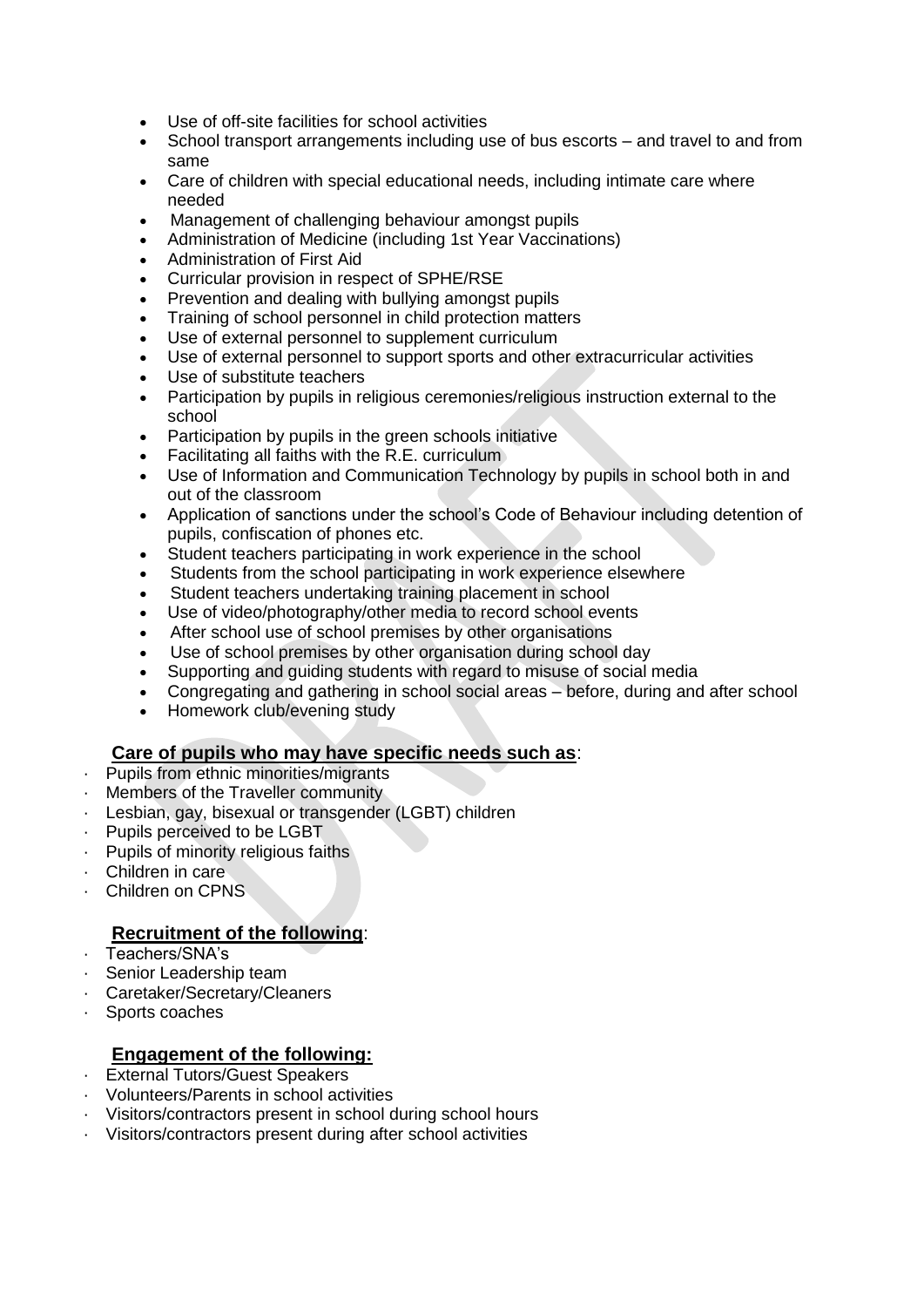# 2. **The school has identified the following risk of harm in respect of its activities:**

- Risk of harm not being recognised by school personnel
- Risk of harm not being reported properly and promptly by school personnel
- Risk of student being harmed in the school by a member of school personnel
- Risk of student being harmed in the school by another student
- Risk of student being harmed in the school by a volunteer or a visitor to the school
- Risk of student being harmed by a member of school personnel, a member of staff of another organisation or other person while participating in extra or cocurricular activities before or after school
- Risk of harm due to bullying of student
- Risk of harm due to inadequate supervision of students in school
- Risk of harm due to inadequate supervision of students while attending out of school activities
- Risk of harm due to inappropriate relationship/communications between student and another student or adult
- Risk of harm due to students inappropriately accessing/using computers, social media, phones and other devices while at school
- Risk of harm to students with SEN who have particular vulnerabilities
- Risk of harm to student while a student is receiving intimate care
- Risk of harm due to inadequate Code of Behaviour
- Risk of harm in one-to-one teaching, counselling, coaching situation
- Risk of harm caused by member of school personnel in communicating with students in an appropriate manner via social media, texting, digital device or other manner
- Risk of harm caused by member of school personnel accessing/circulating inappropriate material via social media, texting, digital device or other manner
- Risk of harm where students finds himself first/last in the building
- Risk of harm while out at work experience
- Risk of harm by being bullied when away on a trip
- Risk of harm due to lack of understanding of specific needs including sexual identity, religious and ethnic background

### 3. **The school has the following procedures in place to address the risks of harm identified in this assessment:**

 All school personnel are provided with a copy of the school's Child Safeguarding **Statement**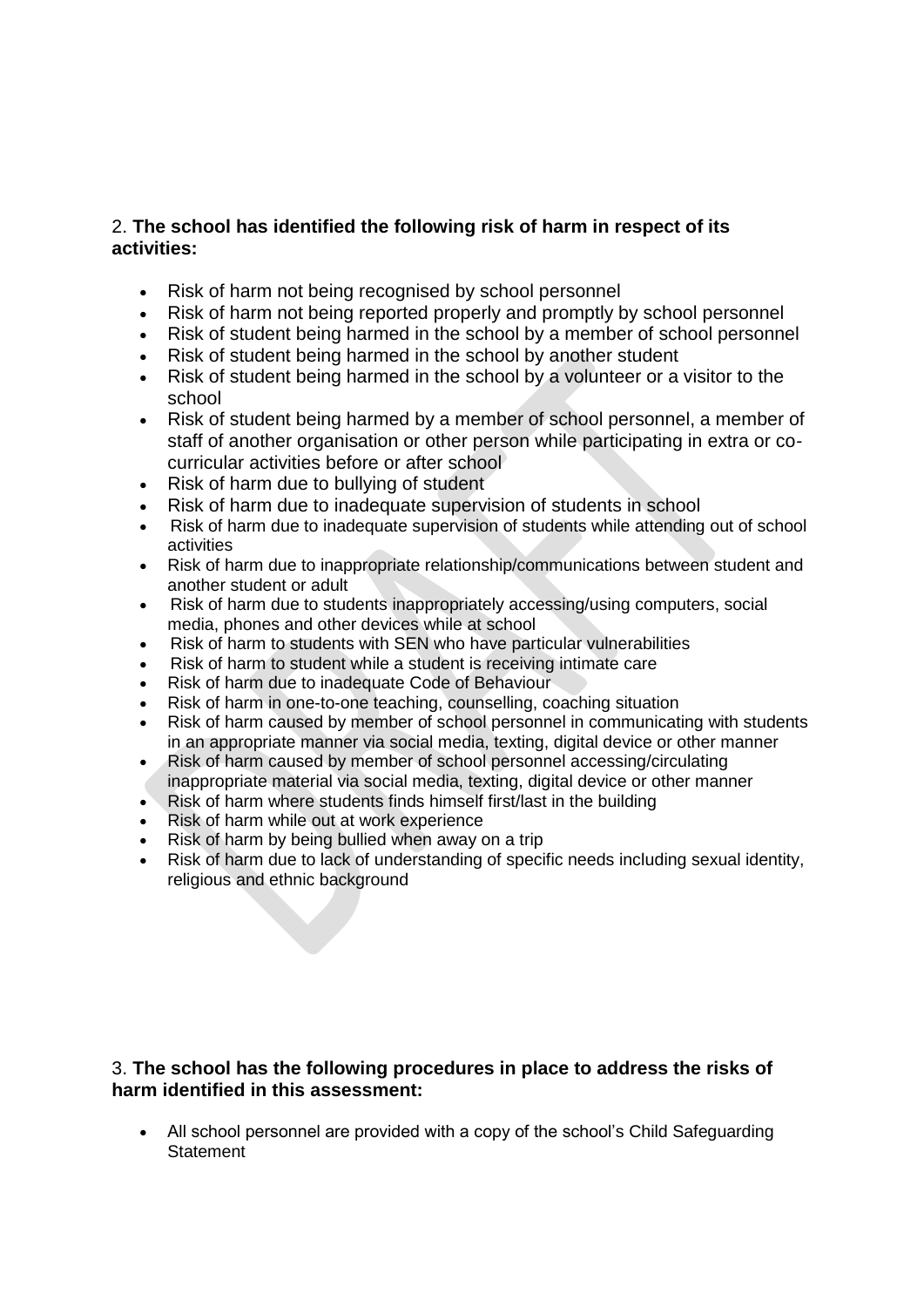- The Child Protection Procedures for Primary and Post-Primary Schools 2017 are made available to all school personnel
- School Personnel are required to adhere to the Child Protection Procedures for Primary and Post-Primary Schools 2017 and all registered teaching staff are required to adhere to the Children First Act 2015
- The school implements the SPHE curriculum & RSE programme
- The school implements the Wellbeing Programme at Junior Cycle
- The school has an Anti-Bullying Policy which fully adheres to the requirements of the
- Department's Anti-Bullying Procedures for Primary and Post-Primary Schools
- The school has supervision procedures to ensure appropriate supervision of students during, assembly, dismissal and breaks and in respect of specific areas such as toilets, changing rooms etc.
- The school has in place a policy and clear procedures in respect of school trips and/or tours
- The school has a Safety and Health Policy
- The school adheres to the requirements of the Garda vetting legislation and relevant DES circulars in relation to recruitment and Garda vetting
- The school follows a code of conduct for school personnel (teaching and nonteaching staff) including one to one counselling or one to one teaching.
- The school complies with the agreed disciplinary procedures for teaching staff
- The school has a Special Educational Needs policy
- The school has Dignity at Work Policy and Code of procedures
- The school has in place a policy and procedures for the administration of medication to pupils
- ·The school:
	- Has provided each member of school staff with a copy of the school's Child Safeguarding Statement
	- Ensures all new staff are provided with a copy of the school's Child Safeguarding Statement
	- Encourages staff to avail of relevant training
	- Encourages Board of Management members to avail of relevant training
	- Maintains records of all staff and board member training
- The school has in place procedures for the administration of First Aid
- The school has in place a code of behaviour for pupils
- The school has in place an ICT policy in respect of usage of ICT by pupils
- The school has in place a mobile phone policy in respect of usage of mobile phones by pupils
- The school has in place a Critical Incident Management Plan
- The school has in place procedures for the use of external persons to supplement delivery of the curriculum
- The school has in place procedures in respect of student teacher placements
- The school has established procedures for LGBT students
- The school has an active Pastoral team with positive understanding of the needs of the students in its care
- The school has protocols in place for work experience in an external organisation
- The school has an R.E. policy to cater for the needs of all students.
- The school has procedures for the Code of Conduct for school personnel.
- The school has procedures in respect of student teacher placements.
- The school has procedures for the use of external persons to supplement curricular including sports coaches.
- The school has a supervision protocol for off-site events and sporting activities including transport to and from same.